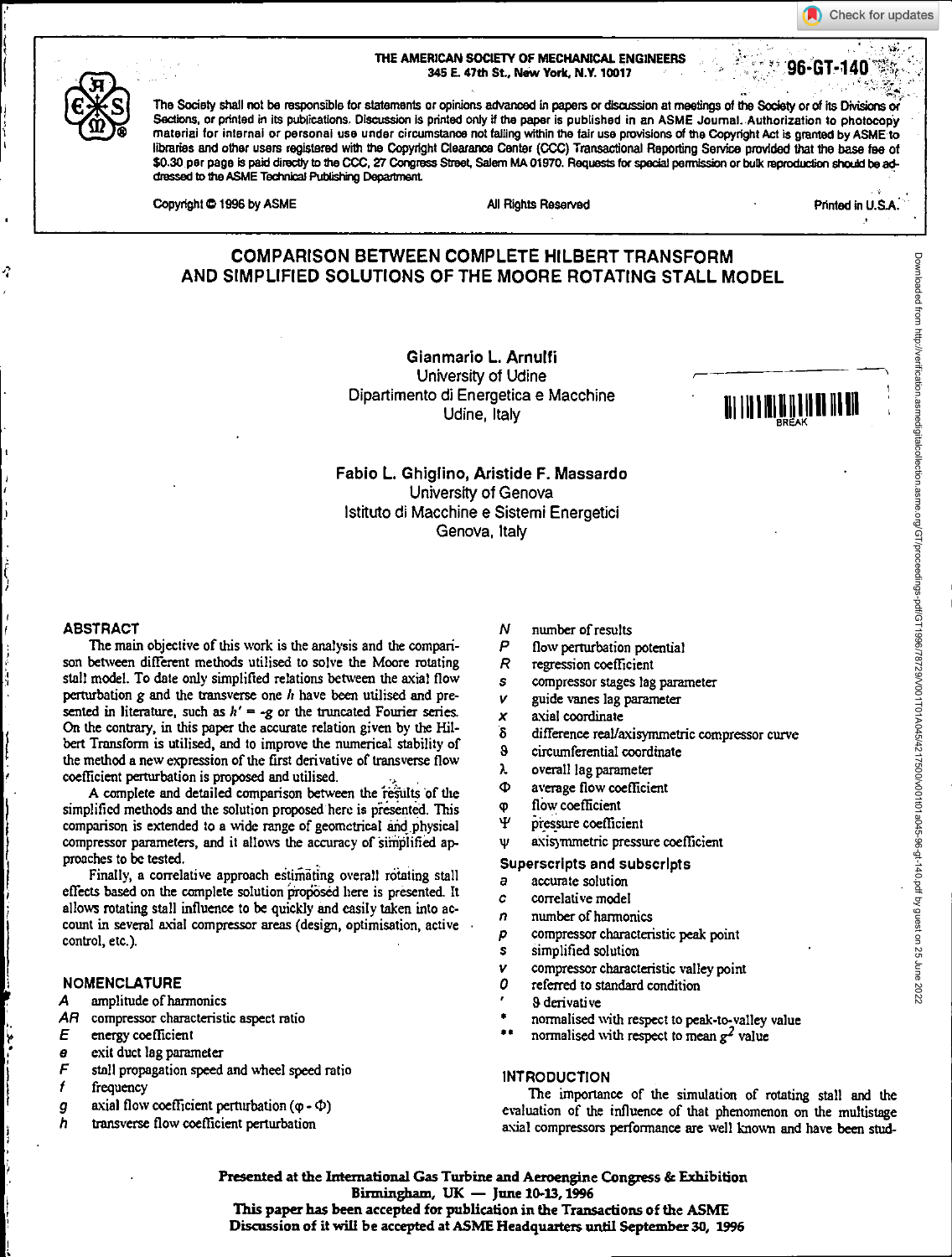ied by several authors (e.g. Greitzer 1976, Moore 1984, Day 1991, Cumpsty and Greitzer 1982). In literature various models are proposed to modelise rotating stall phenomenon, but the Moore model seems to provide the most complete approach; it allows the shape of the stall cell, the propagation speed and the actual performance curve to be determined, and it only deals with compressor data that can be easily obtained.

In literature only simplified solutions of this model have been presented: the most commonly used relation correlating the axial *g*  and transverse *h* flow perturbations is  $h = -g$  proposed by Moore (1984), while some authors utilise a truncated form of the corresponding Fourier series (Mc Caughan, 1989).

In this work, the solution of the rotating stall model proposed by Moore is carried out utilising the complete set of equations without additional simplifying hypotheses for the relationship between  $h$  and *g.* In this way the complete Hilbert transform of the perturbations is taken into account in the method here presented. To improve the stability and the reliability of the proposed solution a new expression for the first derivative of transverse flow perturbation *(h')* has been proposed and extensively utilised.

Based on the method described here, a complete in-depth comparison between the accurate and the simplified results is made for a wide range of compressor configurations. In this way, the accuracy of the different simplified relations is clearly stated.

Since the resolution of the Moore model including Hilbert transform is time consuming, the results of the accurate calculation have been utilised to develop a *new* correlative approach for the evaluation of the overall effects of rotating stall: propagation speed *F* and alterations 8 of the compressor axisymmetric performance curve. The correlation, which is, in most cases, as accurate as traditional simplified models, might be useful when quick a response is needed, such as in the compressor control field or compressor design optimisation problem.

#### **MATHEMATICAL AND NUMERICAL MODEL**

In this study, we adopt the mathematical approach to modelise rotating stall proposed by Moore (1984); Moore introduced four main hypotheses to get the final form of his model:

- 1) incompressible flow through the compressor,
- 2) irrotational flow in the inlet duct;
- 3) negligible radial effects in the flow,
- 4) negligible losses at the IGV entrance, due to the flow angular disturbance present at the inlet.

Moreover rotating stall is studied in a moving frame, rotating with the stall cell; in this way the rotating stall in the turbomachine is steady.

The final equations representing rotating stall are:

$$
\delta = [\psi(\varphi) - \psi(\Phi)] - \lambda \cdot g(\vartheta) + e \cdot F \cdot h(\vartheta)
$$
 (1)

where 
$$
\delta = \Psi(\Phi) - \psi(\Phi)
$$
 and  $\lambda = s/2 - F(s+v)$ 

$$
h(9) = -\frac{1}{\pi} \int \frac{g(\xi)}{9 - \xi} d\xi
$$
 (2)

Equation (1) represents the sum of pressure rise contribution of every component of the compressor (i.e. inlet duct, inlet guide vanes,

stages etc.), and Eq. (2) gives the relation existing between the axial flow perturbation *g* and the transverse one *h* (Takata and Nagano, 1972). In addition, it is imposed that the mean value of *g* and *h* must be zero. In this way 8 is the unknown to calculate, *e, s* and v are fixed parameters, and *F, g* and *h* are variables to iterate.

In the Eq.  $(1)$  the axisymmetric characteristic curve  $\psi$  is present; this curve represents the compressor characteristic in the absence of rotating stall for every mass-flow condition. As suggested by Moore (1984) the axisyriunetric characteristic can be obtained in an experimental way by utilising high-loss screens at the inlet and outlet of the turbomachine to eliminate flow distortion. In this study, the S-shaped cubic curve proposed by Koff and Greitzer (1985) is utilised.

Equation (1) is usually derived with respect to the circumferential coordinate 8

$$
0 = \frac{d\psi}{d\varphi}\bigg|_{\varphi + g} \cdot g'(9) - \lambda \cdot g'(9) + e \cdot F \cdot h'(9) \tag{3}
$$

Since *g* and *h* for physical reasons are periodic functions, Eq. (2) can be written as

$$
h(9) = -\frac{1}{\pi} \int_{0}^{2\pi} \frac{d g(\xi)}{d \xi} \ln \left| \sin \frac{\xi - 9}{2} \right| d \xi \tag{4}
$$

The use of Eq. (4) can be cumbersome, so many proposals for simplified forms of *g-h* relation were made. Starting from the potential of the flow perturbation developed as a Fourier series (note that the potential exists since the flow is irrotational and incompressible upstream)

$$
P(x, 9) = \sum_{n=1}^{+\infty} \frac{1}{n} e^{nx} (a_n \sin n \cdot 9 + b_n \cos n \cdot 9)
$$
 (5a)

*g* and *h* are obtained as

$$
g(9) = \frac{\partial P}{\partial x}\Big|_{x=0} = \sum_{n=1}^{+\infty} (a_n \sin n\theta + b_n \cos n\theta)
$$
 (5b)

$$
h(9) = \frac{\partial P}{\partial 9}\Big|_{x=0} = \sum_{n=1}^{+\infty} (a_n \cos n9 - b_n \sin n9)
$$
 (5c)

Many authors use Eq. (5b) and (5c) truncated at the n<sup>th</sup> term to calculate the rotating stall phenomenon.

Moore himself proposed a simplified relation for his model:

$$
h'(\vartheta) = -g(\vartheta) \tag{6}
$$

Equation (6) is equivalent to Eq. (4) only if *g is* a purely harmonic function. Equation (6) is true for the first terms of Fourier series (Eq. 5), but it can also relate functions that are not necessarily truncated Fourier series (Moore, 1984, page 328 Fig. 2). In this paper for the simplified solution *g* is not obtained by Eq. (5) with n=1.

Here the complete Hilbert transform relation is used to avoid the approximation given by Eq. (5a), (5b) and (6), but in Eq. (3) the first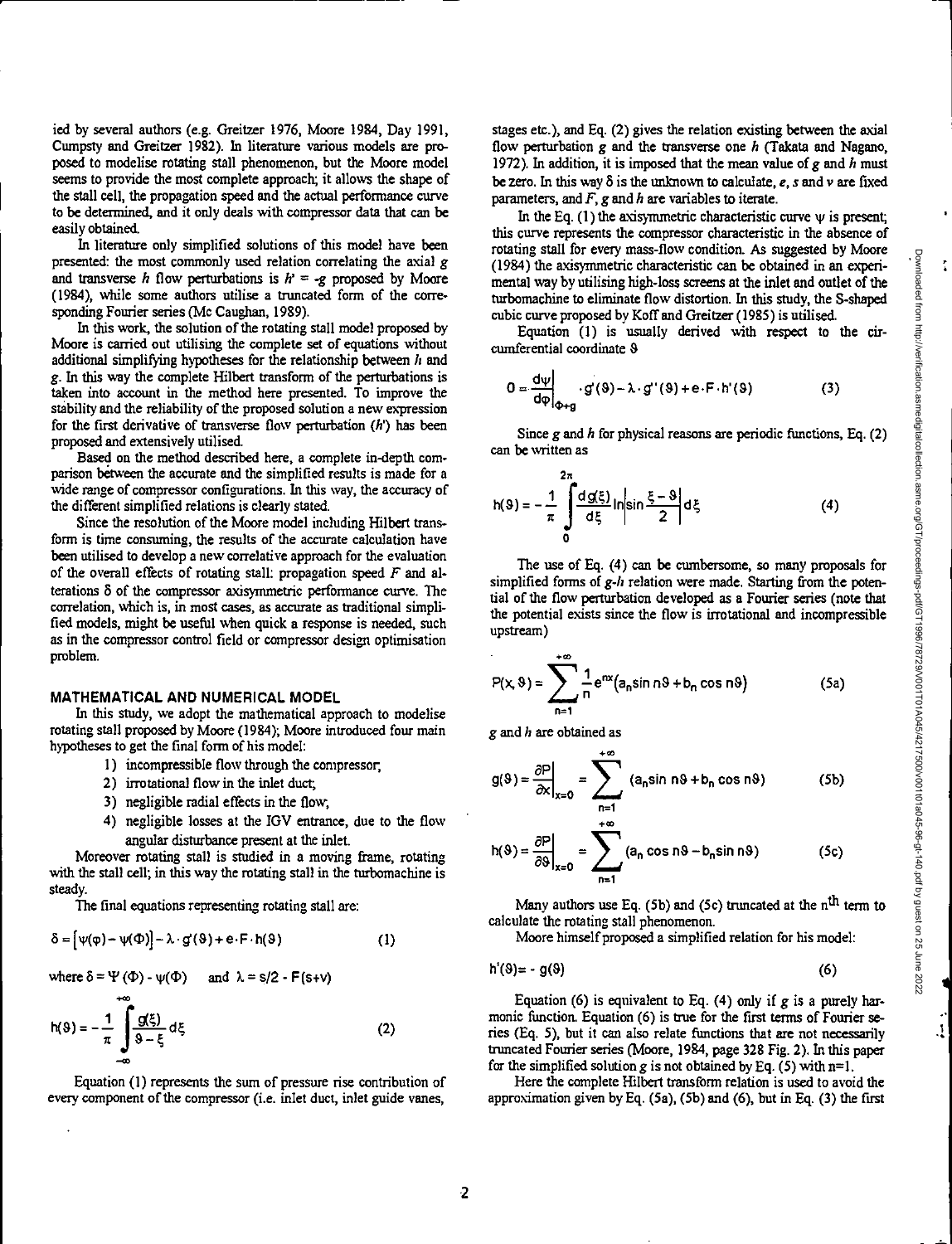**derivative of** *!: is* **needed:** 

 $\frac{1}{2}$ 

Ï.

$$
h'(9) = \frac{dh(9)}{d9} = -\frac{1}{\pi} \frac{d}{d9} \left( \int_{0}^{2\pi} \frac{dg(\xi)}{d\xi} \ln \left| \sin \frac{\xi - 9}{2} \right| d\xi \right) \tag{7}
$$

**In this form** *h' is* **numerically difficult to treat; in fact in some**  zones the integral function presents very steep slopes, and so the de**rivative shows singular values. To avoid the influence of the singular point a new expression for h' is obtained by substitution in Eq. (7) of:** 

$$
\eta = \frac{8-\xi}{2} \qquad \qquad G\left(8-2\eta\right) = \frac{dg\left(\xi\right)}{d\xi} \tag{8}
$$

**and dividing into two parts the integral to avoid the singular value of**  the integrand function for  $\xi = 9$ 

$$
h'(9) = -\frac{1}{\pi} \left[ -2 \frac{d}{d9} \int_{9/2}^{9/2 - \pi} [G(9 - 2\eta)] \text{in} |\sin \eta| d\eta \right]
$$
(9a)  

$$
h'(9) \approx -\frac{1}{\pi} \left\{ 2 \frac{d}{d9} \left[ \int_{9/2 - \pi}^{\pi} [G(9 - 2\eta)] \text{in} |\sin \eta| d\eta + \int_{9/2 - \pi}^{9/2} [G(9 - 2\eta)] \text{in} |\sin \eta| d\eta \right\}
$$
(9b)

**and since the integrand functions in Eq. (9b) are bounded and continuous, and c is so small that the neglected areas are nearly zero, letting** 

$$
J(n, 9) = G(9 - 2n) ln |sin n|
$$
 (10)

**Eq. (9b) becomes** 

$$
h'(9) = -\frac{1}{\pi} \left\{ 2 \left[ \int_{\frac{3}{2}}^{-\epsilon} \frac{\delta J}{\delta \theta} d\eta - \frac{1}{2} \left( \frac{3}{2} - \pi, 9 \right) + \int_{\epsilon}^{9/2} d\eta + \int_{\epsilon}^{9/2} \frac{\delta J}{\delta \theta} d\eta + \frac{1}{2} \left( \frac{9}{2}, 9 \right) \right] \right\}
$$
(11)

Since the function  $J$  is periodic of period  $2\pi$ , if only one stall cell exists, substituting again Eq. (8) and Eq. (10) into Eq. (11) one ob**tains:** 

$$
h'(9) = -\frac{1}{\pi} \left( \int_{0}^{2\pi} \frac{d^2 g(\xi)}{d\xi^2} ln \left| \sin \frac{\xi - 9}{2} \right| d\xi \right)
$$
 (12)

**The second derivative of the axial perturbation** *g is* **calculated from the previous iteration; the first one utilises the Moore simplified relation (Eq. 6), as suggested by Saju (1985). Utilising Eq. (12)** *h'* 



**Fig. 1 - Flow chart of the accurate model** 

**presents a continuous behaviour without singular values, increasing the convergence speed of the solution.** 

**Numerically the problem is the solution of a non linear second order ordinary differential equation (a boundary value one), solved by a shooting method, using an explicit fourth order Runge-Kutta solver with Simpson constants and variable step.** 

**The flow-chart of the accurate solution code is shown in Fig. 1.**  The inner loop controls the period value changing  $g'$  at  $\theta = 0$  by the **bisection method (periodicity is intrinsic with the definition of** *g).*  **The second loop verifies if the integral of** *g* **is nearly zero;** *if* **not, the**  value of the stall cell speed propagation  $F$  is changed by the secant **method. The external loop controls the value of 8 (difference between the real and the axisyrnmetric compressor characteristic):** *h' is* **updated by the recursive method until the differences of 8 values of the last two calculations are inside a prescribed tolerance.** 

**The accurate solution is obtained by starting from the simplified one; this implies that some numerical problems can arise in the internal loop if the exact value of the period is not quickly reached, because of matching difficulties with the simplified solution which is, for one stall cell, a periodic function of period Zr. These numerical problems grow for high characteristic aspect** *ratio AR* **(see Eq. 17).** 

**The code, Written in Fortran language, runs on a Pentium 90 PC, and it takes about 20 seconds to get the simplified solution and 100 times more for the complete one.** 

## **DISCUSSION OF RESULTS**

**Utilising** *the* **model described and the code developed, the behaviour of axial multistage compressors, operating under rotating stall conditions, is evaluated. The lag parameters are evaluated with the method given by Hynes et al. (1985), while the axisymmetric curve and the mass flow rate are normalised to make possible an easy comparison among different compressors** *in* **the following way.**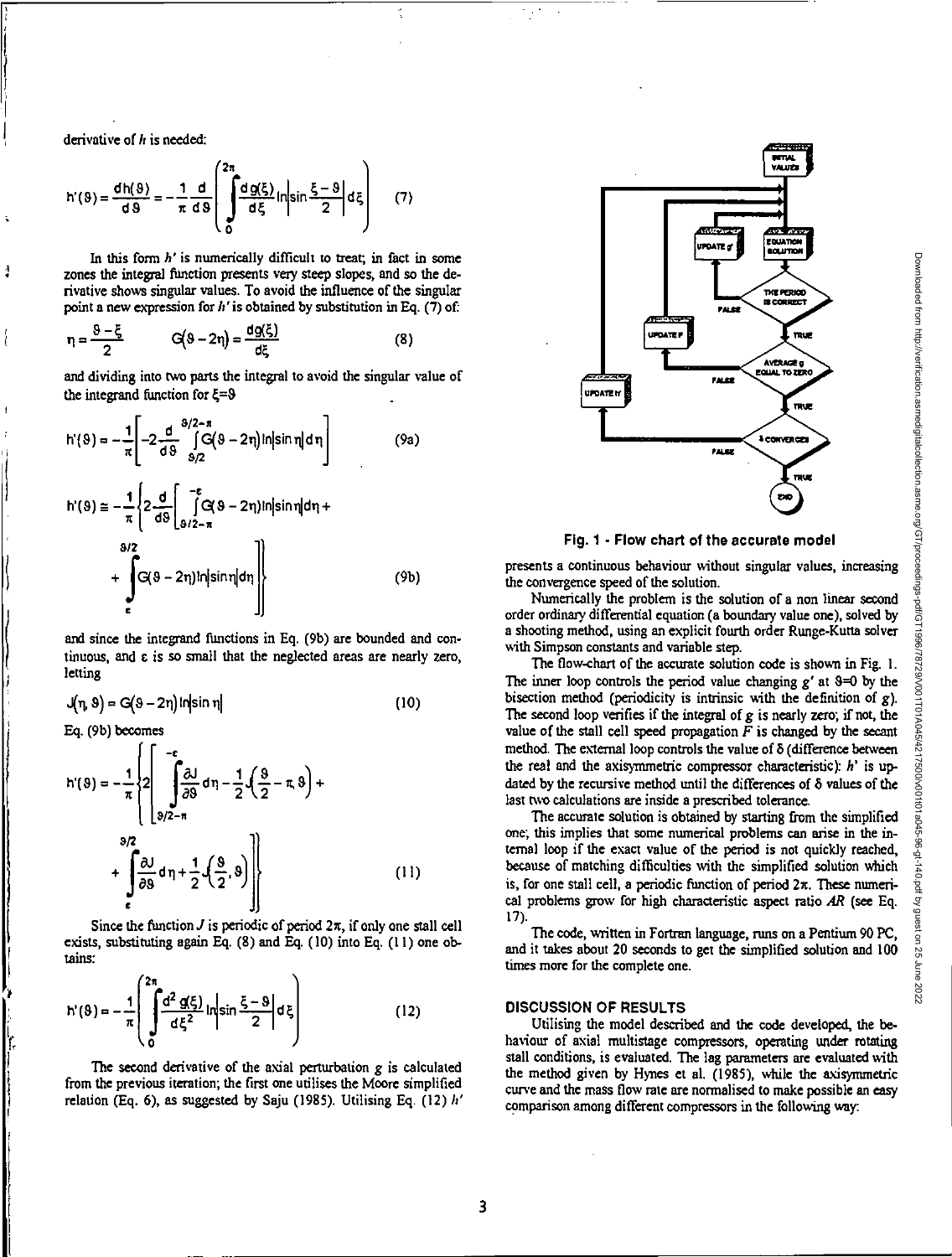Ą



Fig. 2a - Influence of  $\Phi^*$  and 9 on  $g$  behaviour obtained with accurate solution.



Fig. 2b - Influence of  $\Phi^*$  and  $9$  on the normalised difference of *g* function (accurate and simplified solution).

$$
\Phi^* = \frac{\Phi - 0.5 \cdot (\Phi_p + \Phi_v)}{\Phi_p - \Phi_v}; \quad \Psi^* = \frac{\Psi - 0.5 \cdot (\psi_p + \psi_v)}{\psi_p - \psi_v} \quad (13)
$$

All the flow and characteristic coefficients are both calculated with the simplified Moore relation (Eq. 6) and with the accurate one (Eq. 4) given by the Hilbert transform. This allows a quick comparison in every flow condition to be obtained.

The first comparison between the two methods is carried out for the axial flow perturbation in Fig. 2, where the configuration of the considered turbomachine is shown in table 1 (standard configuration). The trend of *g* versus  $\Phi^*$  and  $\Theta$  is shown in Fig. 2a, while the difference *between the* accurate and simplified solutions is shown in Fig. 2b.

| <b>OD-OV</b> |  |  |
|--------------|--|--|
| к            |  |  |

Table 1 - Standard Compressor Parameters.

In this way, it is easy to understand how accurate the simplified method is. The gap between the two solutions for *g is* normalised with respect to a sort of "mean" axial perturbation coefficient

$$
\sqrt{2E} = \sqrt{g^2} \tag{14}
$$



Fig. 3a -influence of  $\Phi^*$  and 3 on h behaviour obtained with accurate solution.



## Fig. 3b - Influence of  $\Phi^*$  and  $S$  on the normalised difference of *h* function (accurate and simplified solution).

where *E* is the energy related to the stall cell and is defined as: **2n** 

$$
E = \frac{1}{4\pi} \int_{0}^{\pi} g^{2}(9) d9
$$
 (15)

and

$$
\Delta g^{\bullet\bullet}(9) = \frac{g_a(9) - g_s(9)}{\sqrt{2E}}\tag{16a}
$$

As shown in Fig. 2,  $\Delta g^{\text{th}}$  is not large, except near the peaks (maximum and minimum) of the *g* function where the variation is approximately 100%. This is not negligible especially for the zone where *g is* minimum, in fact there is the possibility of falling in a back-flow zone, while the underestimated values given by the Moore simplification do not represent this flow behaviour, as already discussed by Amulfi et al. (1995).

The same analysis is done for the transverse flow perturbation shown in Fig. 3a and the difference *between* the two solutions shown in Fig. 3b. Again the error is normalised as before and now one obtains:

$$
\Delta h \cdot \bullet (9) = \frac{h_a(9) - h_s(9)}{\sqrt{2E}} \tag{16b}
$$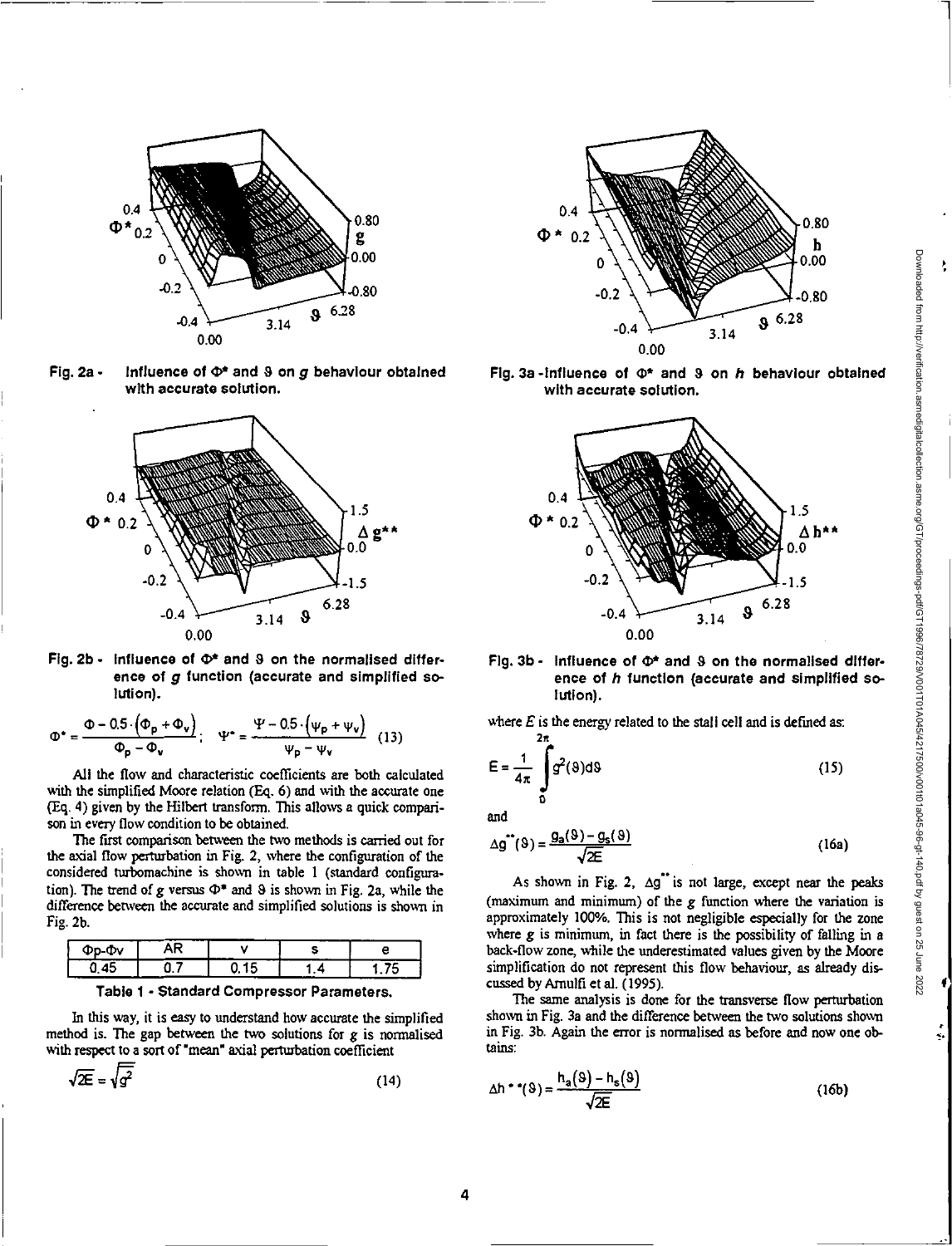





In this case the gap between the two solutions is large for every operating condition and, since  $h$  gives information about the stall cell propagation around the annulus and the way in which flow goes in and out from the stall condition, this is not a negligible detail.

To complete this first part of the comparison, the behaviour of the energy related to the stall cell changing with the mass flow rate  $\Phi^*$  is shown in Fig. 4. Both the simplified and the accurate solution present the same trend: in fact, as expected, this energy decreases as the compressor approaches stable operating or back flow conditions, where the stall cell vanishes. On the contrary, the simplified solution underestimates the accurate values with an error of about 7% that is why the stall cell shape calculated by the Moore relation  $h' = -g$  is smoother than the shape calculated by the Hilbert transfonn, as shown in Fig. 2.

The comparison is then carried out on the overall characteristic of rotating stall. The non-dimensional propagation speed of the stall cell versus  $\Phi^*$  for the two methods is shown in Fig. 5a; one can see that the stall cell moves, around the annulus, more quickly as it approaches nearer and nearer to the negative slope legs of the characteristic ( $\Phi^* \equiv \pm 0.5$ ). Moreover, the curve obtained by the Moore relation overestimates the one obtained by the Hilbert transform.





The difference between the accurate and the simplified solution, normalised with respect to the accurate one, is shown in Fig. 5b for several aspect ratio values AR, defined as:

$$
AR = \frac{\Psi_p - \Psi_v}{\Phi_p - \Phi_v}
$$
 (17)

The parameter AR is representative of the compressor curve steepness, so when AR grows, the compressor characteristic becomes steeper. One can see that the gap for  $F$  between the two solutions increases as AR increases and as one approaches the recovery or back flow zone; this gap can reach 15% and more.

The behaviour of the coefficient  $\delta^*$ , the difference between the stalled and the axisymmetric characteristic, is reported in Fig. 6a.  $\delta^*$ is a decreasing function with  $\Phi^*$ , becoming negative for positive values of  $\Phi^{\bullet}$ ; this means that the stalled curve is always less steep than the axisynunetric one.

The difference between the two analysed methods is shown in Fig. 6b for different .4R values. It is clear that the simplified solution overestimates the accurate one for every mass flow rate; this difference increases as the compressor goes toward stable or back flow condition, while it decreases for high values of the AR parameter.

Since the coefficient  $\delta^*$  is referred to the overall outlet conditions of the compressor, it is important to know the influence of the single parts of the machine and the influence of the two methods of solution during the calculation. So the contributions of the single compressor components for pressure rise, for three different values of  $\Phi^*$ , are shown in Fig. 7. One can observe that through the inlet duct there is a pressure drop due to flow acceleration and pressure losses, except for the circumferential stalled portion where the pressure of course does not decrease. The IGV also shows a slight pressure drop, but within two narrow zones there is a pressure rise due to the crossing of the entrance plane of the IGV and due to inertial effects, function of  $h^2$ . The compressor stages of course provide a pressure increase except for the stalled blades that cannot operate well. Finally, in the outlet duct the circumferential pressure trend is governed by the boundary conditions: stages outlet and downstream ple-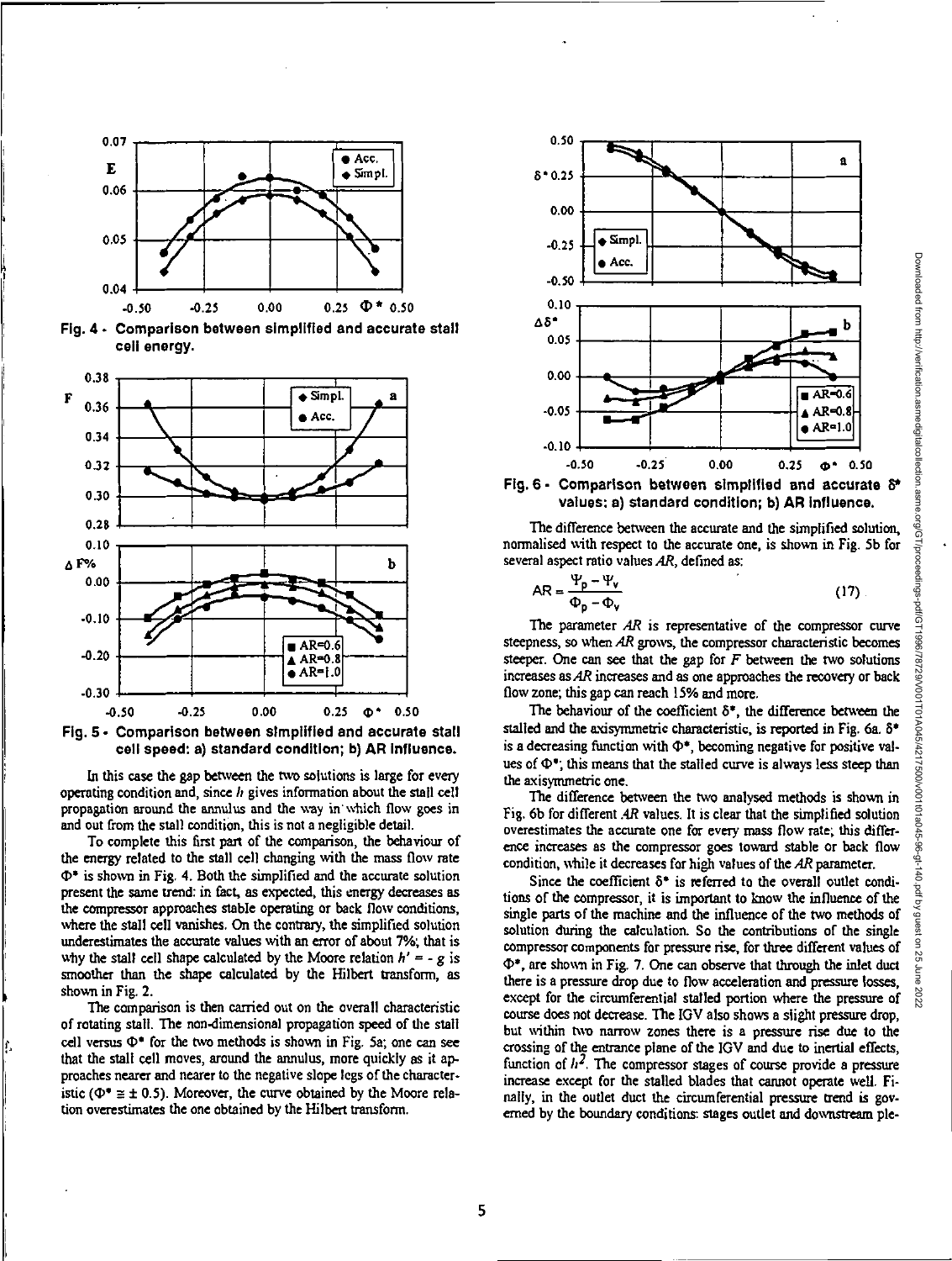

num conditions. The pressure rise of the single compressor components calculated by the Hilbert transform is shown in Fig. 7a, while the ones calculated by the simplified relation are shown in Fig. 7b.

The results obtained by the two methods have the same qualitative trend, but there are strong differences for the maximum and minimum values, and the corresponding gradient of the pressure functions; this kind of behaviour was already shown by *g* and h in Fig. 2 and 3. For this reason, using the simplified approach, information on sudden pressure drops or pressure increases along & could be lost, as can be observed for all the components here analysed and especially for the inlet duct and the compressor stages.

A parametric analysis of the overall characteristic of the rotating stall phenomenon is carried out and shown in Fig. 8 to complete the study on the accurate solution. One can see in Fig. 8b and Sc that propagation speed is quite sensitive to stage and exit duct geometry. In fact *F* increases as *s* increases and *e* decreases, and slightly decreases when the IGV lag parameter v grows (Fig. 8a). The characteristic curve of the compressor (represented by gap  $\delta^*$ ) and the cell shape (represented by the energy  $E$ ) are not influenced by the lag parameters, but a slight change, if the exit geometry varies (e), is noted (Fig. Sc).

#### **FFT analysis**

Many authors utilise a truncated form of the Fourier series of *g*  and h (see Eq. 5b and Eq. 5c) to calculate the rotating stall effects. For this reason an FFT analysis of the accurate results is made, then a comparison between *g* and *II* calculated by the Hilbert transform



Fig. 7b - Pressure rise of the single components obtained by the simplified method (standard condition).

and *g* and *h* calculated using the first 10, 15 and 20 harmonics obtained by the FFT analysis, is carried out This comparison is shown in Fig. 9 for two different mass flow rate conditions, the gap is normalised in the same way as Fig. 2b and 3b, but this time

$$
\Delta g^{\bullet\bullet}(9) = \frac{g_a(9) - g_n(9)}{\sqrt{2\epsilon}}, \quad \Delta h^{\bullet\bullet}(9) = \frac{h_a(9) - h_n(9)}{\sqrt{2\epsilon}} \tag{18}
$$

where n is the number of harmonics.

Considering less than 10 harmonics, agreement with the complete solution is too poor still, the gap being of the order of magnitude of the mean *g* coefficient (over 30%), and it needs more than 20 harmonics to differ less than 5%, even in the simplest case of h, for  $\Phi^* = 0.0$ .

The FFT analysis is then carried out changing the parameter *AR*  and the lag parameters v, *s* and *e,* to obtain a complete comparison with the methods utilising the truncated Fourier series (Fig. 10). An FFT analysis is also carried out for the simplified solution to show the lack of accuracy introduced with respect to the accurate one (Fig. 11). It is important to remember that the simplified solution has been obtained by the Moore relation (Eq. 6), but not as truncated Fourier series. As shown in Fig. 10, for the accurate solution, since  $h$  is the Hilbert transform of *g,* their spectra coincide (equal frequency and amplitude, only phase differs), while (Fig. 11) two different spectra are obtained by the simplified solution. At  $\Phi^* = 0.0$  only odd harmonics occur and their amplitude smoothly decreases down to zero, close to 1/30 of a revolution. The closer negative slope characteristic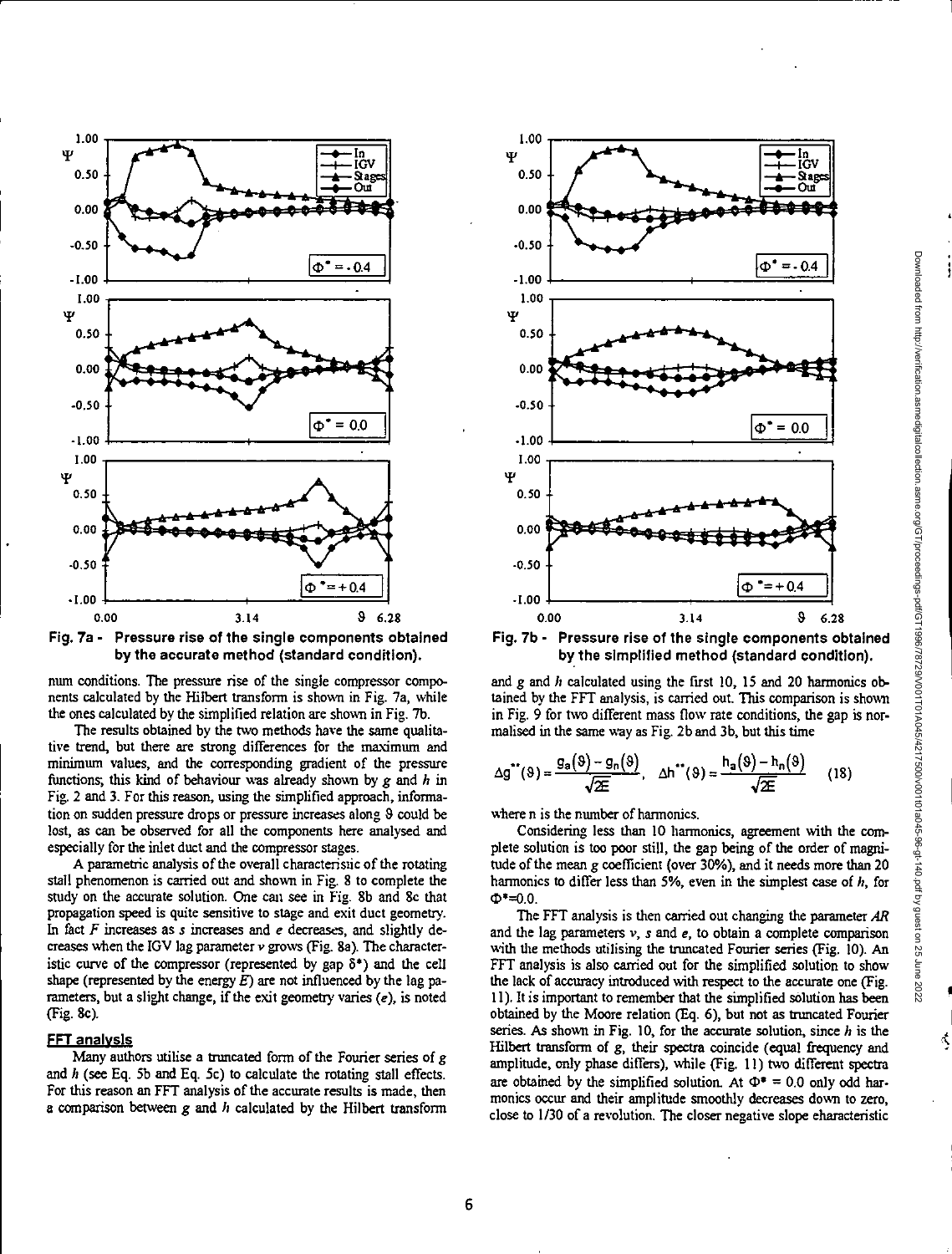



legs, the more complex the spectra are, with *even harmonics* too and irregular amplitude trends. This is not surprising because of the stall cell shape behaviour (Amulfi et al., 1995), but unfortunately, from the stall recovery point of view, the high  $\Phi^*$  zone is the most interesting. By varying characteristic shape *(AR)* and lag parameters (v, 5 and *e)* no qualitative changes occur in the spectra, but amplitudes are slightly different. Comparison with the simplified solution shows a rather good agreement as to *g,* being responsible for stall cell shape, but a very poor one as to  $h$ , being related to local propagation speed.

## A TIME EFFECTIVE MODEL

The resolution of the rotating stall model including the Hilbert transform is CPU-time expensive, while in some applications, such as active compressor control or optimisation problems for compressor design, a quicker and not iterative procedure should be necessary. For this reason, using the accurate method presented in this paper, a new correlative approach for the overall compressor performance (pressure coefficient and propagation speed) is obtained and described by the relations:



Fig. 9- Comparison for g and h obtained by accurate and truncated solutions (n = harmonics number).

| $\delta^* = f_1(\Phi^*, AR, e, s, v)$ |       |
|---------------------------------------|-------|
|                                       | (19a) |

(19b)  $F = f_2(\Phi^*$ , AR, e, s, v)

and in this case the equations are:

ţ.

$$
\delta^* = K_1 \Phi^* + K_3 \Phi^3 \tag{20a}
$$

$$
F = K_0 + K_2 \Phi^2 + K_4 \Phi^4
$$
 (20b)

where

$$
K_{j} = K_{j0} + K_{j1}v + K_{j2}s + K_{j3}e + K_{j4}AR
$$
 (20c)

for  $j = 0 + 4$ 

Their numerical values are shown in table 2

|                  | $K_{\infty}$ = 0.340 $K_{01}$ = - 0.105 $K_{02}$ = 0.005 | $K_{03} = -0.103$ $K_{04} = 0.103$                                                          |                                    |
|------------------|----------------------------------------------------------|---------------------------------------------------------------------------------------------|------------------------------------|
|                  | $K_{10}$ = - 2.011 $K_{11}$ = - 0.062 $K_{12}$ = - 0.034 | $K_{13} = -0.220$ $K_{14} = 0.263$                                                          |                                    |
|                  |                                                          | $K_{20}$ = - 0.213 $K_{21}$ = 1.355 $K_{22}$ = - 0.032 $K_{23}$ = - 0.008 $K_{24}$ = -0.367 |                                    |
|                  | $K_{30}$ = 19.040 $K_{31}$ = 0.838 $K_{32}$ = 0.014      | $K_{33}$ = - 9.182 K <sub>M</sub> = - 1.209                                                 |                                    |
| $K_{10}$ = 2.863 | $K_{11}$ = -13.27 $K_{12}$ = -0.549                      |                                                                                             | $K_{43}$ = 1.555 $K_{44}$ = -3.932 |

Table 2 - Coefficients of correlation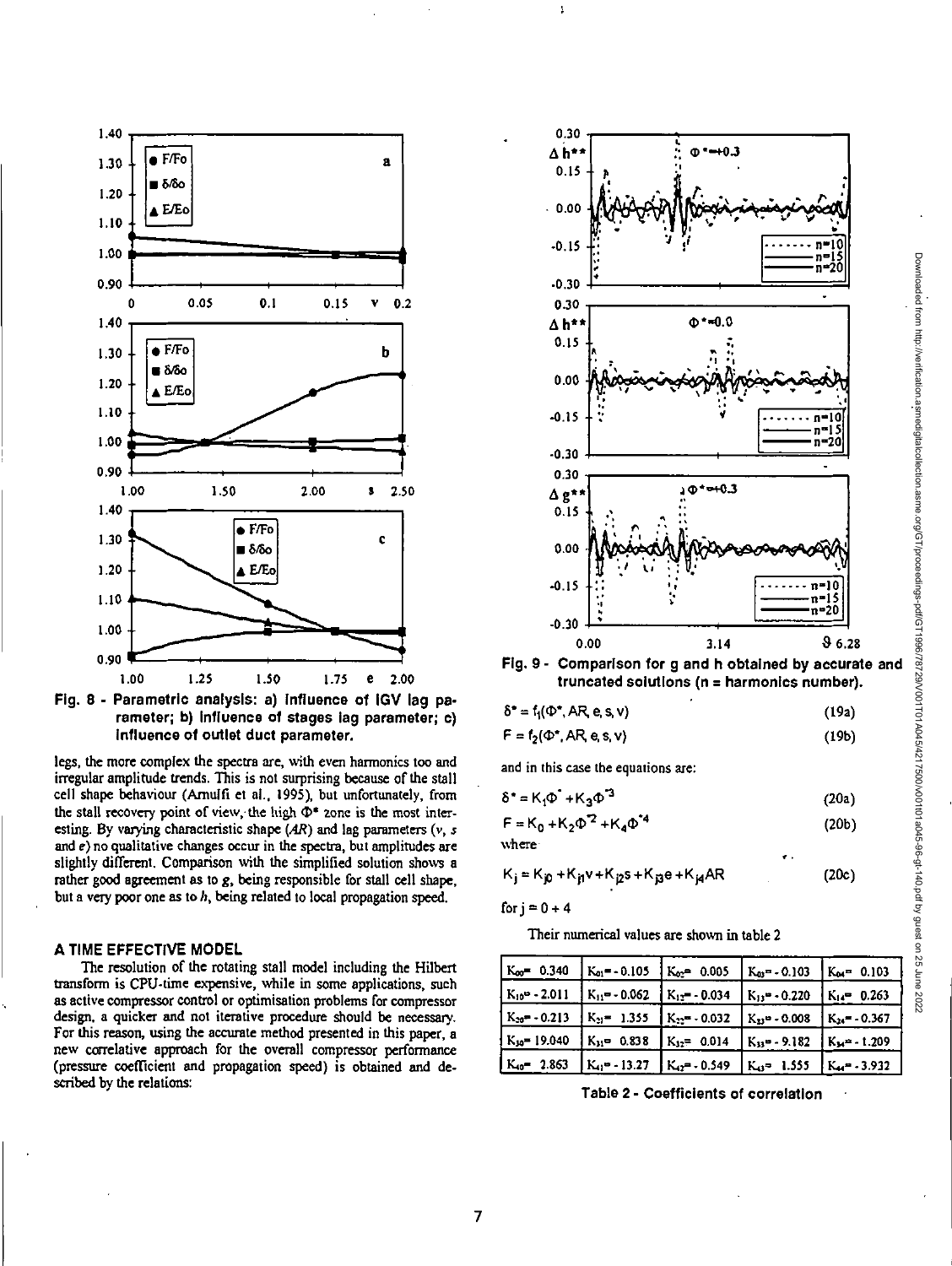

**Fig. 10- FFT analysis of the accurate solution at different flow rate and geometrical parameters.** 

The constants have been obtained by a least squares method, based on the results of the accurate model code.

This correlative approach should be used in the following range:

| $-0.4 < \Phi$ * $\le +0.4$ | $+0.5 < AR < +1.0$ |
|----------------------------|--------------------|
| $+10 < e < +2.0$           | $+1.0 < s < +2.5$  |
| $+0.0 < v < +0.2$          |                    |



**Fig. 11 - FFT analysis of the simplified solution (standard condition).** 





Since one can easily estimate axisymmetric characteristic and lag parameters (Hynes et al., 1985), immediately these equations give an approximate value of **8\* and** F **for** every compressor operating in any stalled condition. As one can see in Fig. 12, the estimation is good (the regression coefficients, defined in Eq. 21, are  $R(\delta^*) = 0.020$  and  $R(F) = 0.005$ ) and, above all, not worse than that obtained by traditional simplified methods.

$$
R(y) = \sqrt{\frac{\sum_{i=1}^{N} [y_a - y_c]_i^2}{N - 1}}
$$
 (21)